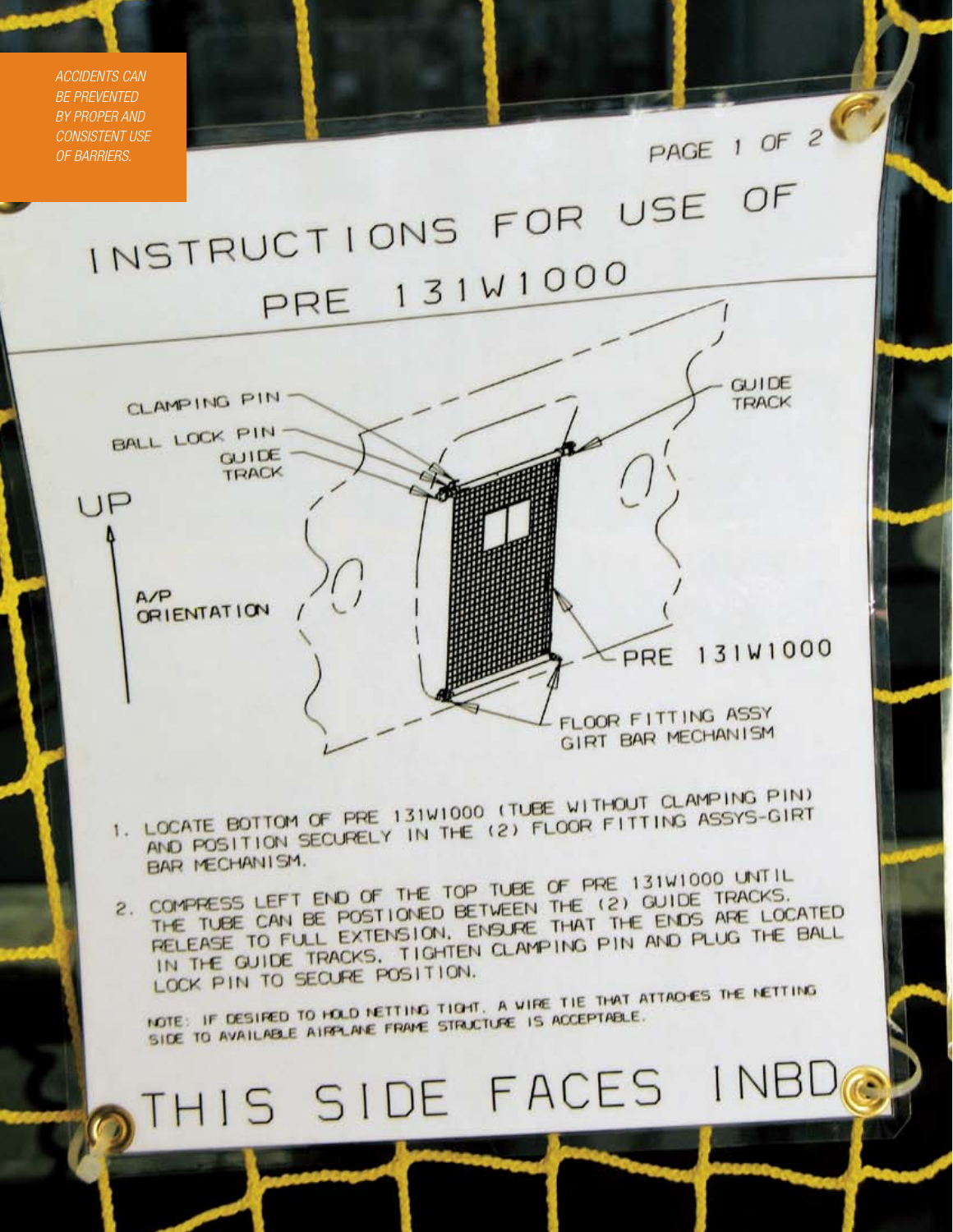# *Protecting Airline* Personnel from Falls

by William L. Rankin, Ph.D., Boeing Technical Fellow, Maintenance Human Factors, and William R. Carlyon, Program Management Specialist, Environment, Health and Safety

Open doors, access panels, and hatches on parked airplanes can be potential safety hazards for airline personnel unaware of the opening. Flight attendants and servicing staff have suffered injuries as a result of falls through these openings. Investigations of these accidents by Boeing indicate that they are preventable by proper and consistent use of barriers and following airline policies and procedures.

Prior to pushback, flight attendants and servicing staff have suffered injuries by falling through unprotected airplane doors on all models and through internal access panels on 747, 767, 777, DC/MD -10, and MD -11 airplanes. On the 747, 767, and 777 models, this internal access panel is known as the electrical/electronics (E/E) bay main deck access panel. On the DC/MD -10 and MD -11 models, this internal access panel, located about mid-cabin, is known as the lower galley floor hatch or the center accessory compartment access door. Injuries can also result from tripping on open floor panels, hatches, and doors. This article explains these situations, recommends ways to guard against these injuries, describes equipment that Boeing has made available to operators to address these issues, and discusses the role of airline policies and procedures in helping to prevent falls.

#### The dangers of open panels, doors, and hatches

Flight attendants and servicing personnel have been injured on airplanes prior to departure by falling through an open E/E bay main deck access panel opening on 747, 767, and 777 airplanes (there is no such access panel on the 737, the 757, or on McDonnell Douglas products). The panel is removed from the passenger cabin floor and set aside while the opening is left unprotected by the mechanic.

On DC/MD-10/MD-11 airplanes with a lower galley, the lower galley floor hatch, as well as the center accessory compartment panel, can pose a danger if left open and unguarded.

Open, unprotected passenger entry doors on all models present another hazard. Many times during servicing of airplanes between flights, passenger entry doors are left open to allow access by caterers and servicing personnel. The danger

occurs when a catering vehicle or air stairs move away from the opening while the door is still open. Also, doors are left open in hot weather to cool the aircraft interior. In this situation, there is nothing to stop someone onboard the airplane from falling to the ground through the open door.

#### Preventing falls associated with THE E E BAY MAIN DECK ACCESS PANEL

Accidents involving the E/E bay main deck access panel can be prevented by following correct procedures. According to the Boeing airplane maintenance manuals (AMM), the E/E bay main deck access panel is to be used for "access to the E/E bay while in flight." This access is potentially needed for extreme emergencies, such as by the cabin crew to fight an E/E bay fire. During hangar maintenance, the internal access panel may be used by operators to accommodate extensive airplane maintenance or modification activity. However, the internal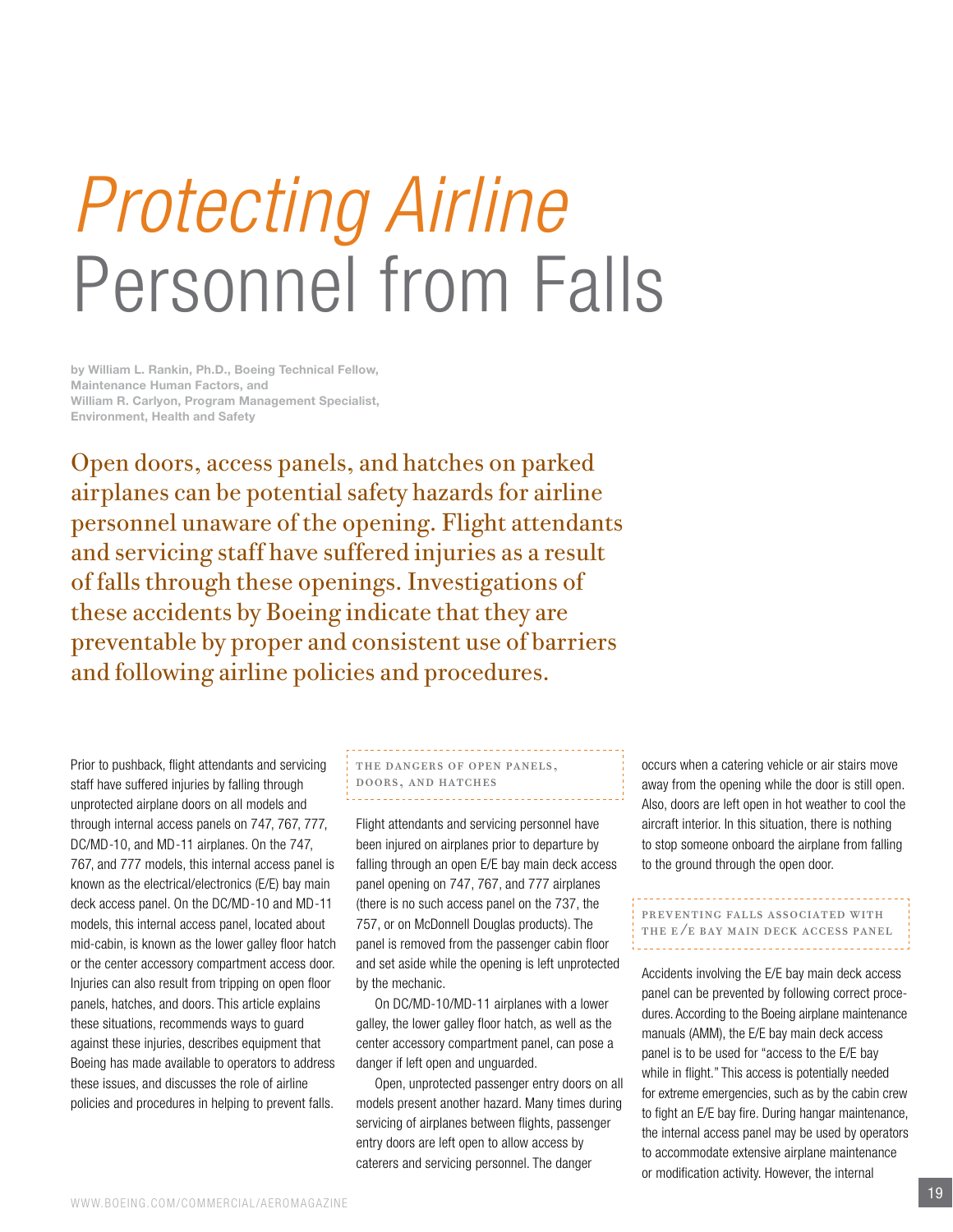access panel was never intended for the purpose of line maintenance in which flight crew, cabin crew, catering personnel, and passengers might be endangered. The Boeing AMM maintenance procedure does not direct a mechanic into the E/E bay using the internal main deck access panel. When entry to the E/E bay is needed, the AMM maintenance procedure directs the mechanic to enter the E/E bay via the external access door.

To help prevent accidents and injuries related to this panel, all 777s now being delivered have a hinged, self-closing access panel, and all 747s now being delivered have a safety net attached. For retrofitting purposes, all three airplane models have a hinged, self-closing access panel available, and the 747 and 767 models have a safety net available. Since 1982, Boeing has released a number of service bulletins related to methods available on the various models to block access to this panel. (Please refer to service bulletins Nos. 747-53-2434, 767-53-0092, and 777-53-0021.)

If an operator elects not to install a self-closing access panel or safety net, Boeing recommends the installation of an E/E access opening safety guard around the exposed opening in the floor or the installation of a safety barrier in the cabin across the access door panel whenever the panel is removed. Examples of safety barriers are shown in figures 1 and 2.

During line maintenance on the 747, 767, and 777 airplanes, Boeing recommends the use of the external access door at the bottom of the fuselage instead of the internal access door (i.e., E/E bay main deck access panel) in order to gain access to the electrical equipment bay.

blocking open cabin and cargo doors 

Passenger and cargo doors should be closed when access to the airplane cabin or cargo compartment is no longer needed. Many airlines state this explicitly in their policies and procedures.

On occasions when doors are left open deliberately, such as to air out an airplane during cleaning, steps should be taken to block the door. Some operators use a simple strap to provide a visual signal that a door is open. However, the strap is not designed to stop a fall. Boeing recommends the use of a net any time a passenger or cargo door is left open and unprotected. This recommendation is also included in the 27th edition of the International Air Transport Association's *Airport Handling Manual,* which became effective Jan. 1, 2007. Boeing ground-support-equipment safety nets are available for use in cases in which the passenger door must be open or whenever a passenger door is being replaced.

#### Floor hatches and panels on DC/MD-10, MD-11 airplanes

Operators have reported instances of flight attendants inadvertently stepping into an open and unguarded floor hatch. In response, warning placards have been installed adjacent to main deck floor access hatches. If a lower galley is installed, these placards are located near the lower galley escape hatch, as well as near the center accessory compartment access panel.

Boeing recommends that operators further protect the safety of their personnel by erecting a barricade, such as those shown in figures 1 and 2 around any open floor access hatch or panel.

### The role of airline policies

If operators elect not to purchase and install the recommended hinged access panels or safety nets, or choose not to use the recommended safety barriers, they should use local procedures to provide for the safety of the flight attendants and servicing personnel. These procedures include specific policies dictating how open floor panels, hatches, and doors should be protected. For example, an employee can be assigned to guard the panel or door while it is open.

## **SUMMARY**

Open doors, access panels, and hatches can present safety hazards, but falls through them can be prevented by proper and consistent use of barriers and following airline policies and procedures.

For more information, please contact William L. Rankin at william.l.rankin@boeing.com or William R. Carlyon at william.r.carlyon@boeing.com. A

EXAMPLES OF safety barrierS *Figure 1*

*Folding manhole guard safeguards open manholes or areas up to 33 inches square. This 42-inchhigh guard folds to 33-by-4 inches for easy transport and compact storage. It has a strong, tubular steel frame with a yellow powder-coated finish.* 



#### *Figure 2*

*Highly visible, this four-panel barrier alerts everyone in the area to the presence of a work zone. It features durable, lightweight orange polypropylene panels. Each barrier panel is 30 inches high by 34 ½ inches wide. Panels have quick-release snap hinges for easy setup. Two panels can be used together as an A-frame barricade or two or more barriers can be joined together to create a larger work zone.*